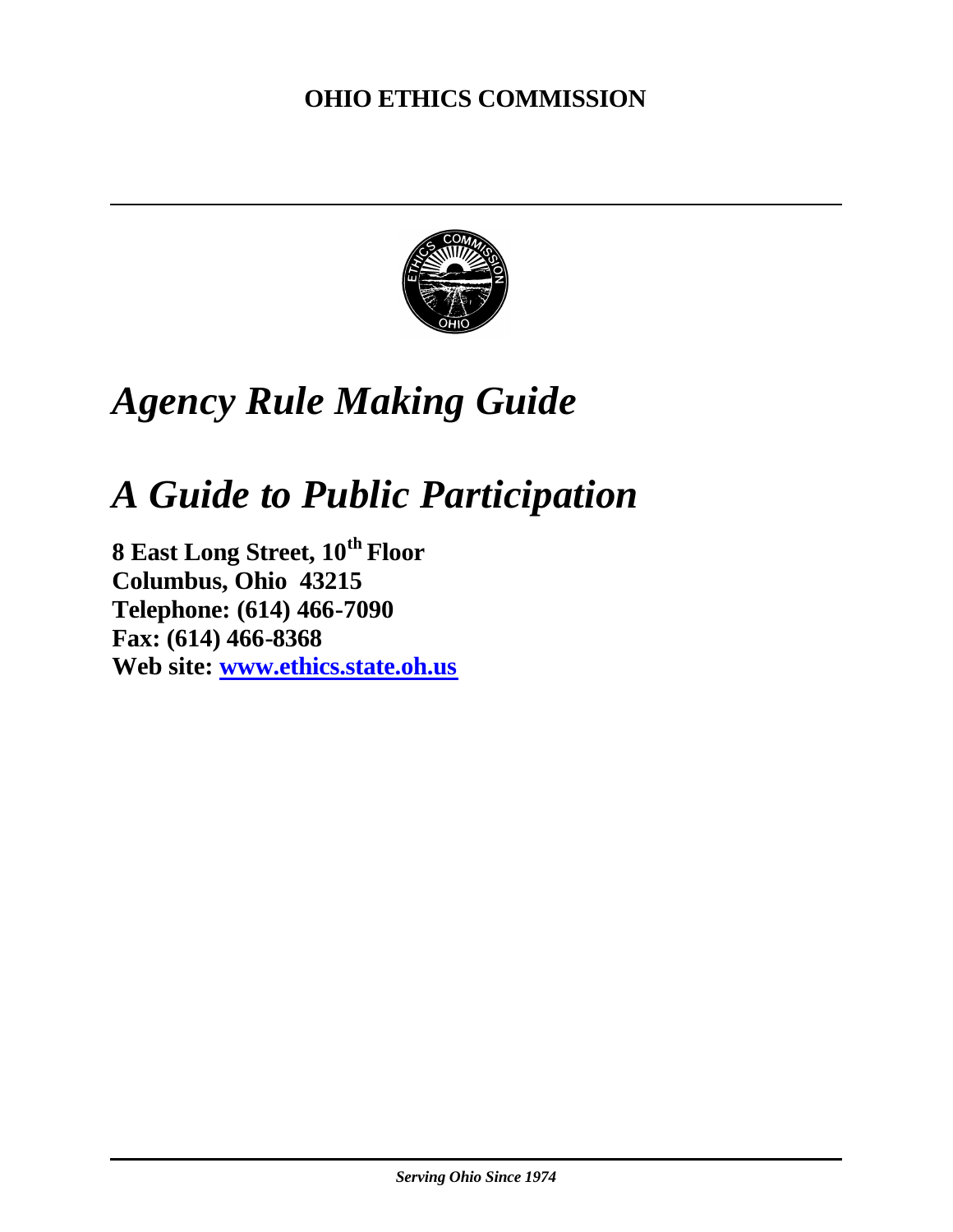# **INTRODUCTION**

This guide is published to assist interested parties in understanding how rules are adopted by the Ohio Ethics Commission. It provides highlights and is not intended to be an in-depth review of the rule making process. Rules, if adopted in accordance with R.C. Section 102.05 of the Ohio Administrative Procedures Act (Chapter 119 of the Revised Code), have the force and effect of law. Therefore, rules of the Commission are important to public officials and employees and the general public who are affected by their implementation.

The Commission's processes are designed to offer adequate opportunity for the public to provide input to the Commission regarding the content of any rule being considered. If you have questions after reading this guide, please contact the Commission at 614-466-7090.

### **MISSION & OVERVIEW**

The Mission of the Ethics Commission is to promote and enforce ethical conduct throughout state and local government. The Commission consists of six members, appointed by the Governor and confirmed by the Senate. Members serve staggered six-year terms. The Commission is required to be bi-partisan with three members from each of the two major political parties. Day-to-day administration of the Commission is the responsibility of an Executive Director who is hired by the Commission and supervises a staff to assist in implementing the various functions of the Commission that are mandated by law.

### **MAJOR FUNCTIONS**

The Commission:

- Provides continuing education and information to state and local public officials, public employees, and the general public on Ohio's Ethics Law and related statutes (Ethics Law);
- Responds to questions from public officials and employees at all levels of government, and members of the public, and provides guidance and opinions interpreting the Ethics Law;
- Enforces financial disclosure laws that require many candidates for public office, public officials, and public employees to annually disclose personal financial information to identify and avoid conflicts of interest;
- Investigates alleged violations of the Ethics Law;
- Refers cases supported by substantial evidence for prosecution or alternative resolution;
- Recommends to the General Assembly legislation relating to ethics, conflicts of interest, and personal financial disclosure.

## **RULE MAKING AUTHORITY**

By law, the Commission is authorized to promulgate (adopt, amend and rescind) all rules necessary to carry out the provisions of the Ethics Law (Chapter 102 of the Ohio Revised Code) and related statutes (2921.42 and 2921.43).

The rules of the Commission may be found in Chapter 102 of the Ohio Administrative Code.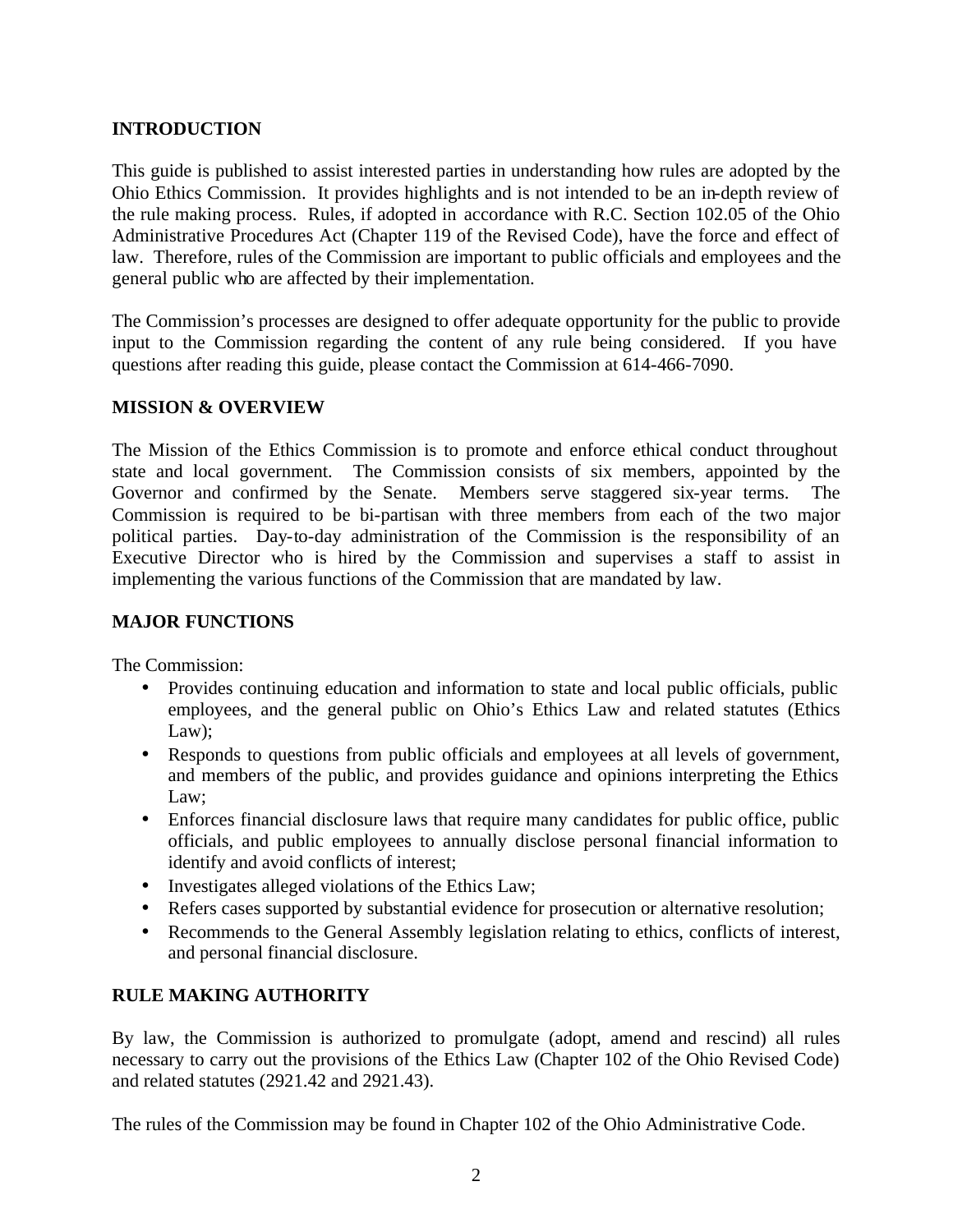#### **RULE REVIEW PROCESS**

In accordance with Ohio law, the Commission is required to review each of its rules at least once every five years. A review committee comprised of Members of the Commission, along with its staff, who provide expertise in various areas of the Commission's authority, review the rules to determine whether a rule should be revised, rescinded, or remain unchanged, in light of the purpose, scope, and intent of the Ethics Law and/or any revisions made. Other factors considered in reviewing the rules include whether the rule should be amended or rescinded: to allow more flexibility; eliminate unnecessary paperwork; avoid administrative duplication, overlap, or confusion. The review committee prepares recommendations which are then presented to the Commission. In conducting its review, the Commission considers the continued need for the rule, the nature of any comments received concerning the rule, and any relevant factors that have changed the subject matter affected by the rule.

In addition to the five-year review required by law, the Commission may, at any time, exami ne its rules to determine what, if any, modifications may be needed for any reason, such as an amendment to the Ethics Law or the enactment of a new law by the General Assembly.

Once the Commission has gathered all necessary information about the rules under consideration, the Commission will direct any resulting course of action. A rule may be filed as unchanged or may be submitted for revision or rescission. New rules may be proposed to address concerns not previously addressed.

#### **PUBLIC PARTICIPATION**

Input from the public is encouraged and the meetings of the review committee are open to the public, as well as all meetings of the Commission. Agendas of Commission meetings are available before each meeting date.

The public will be afforded an additional opportunity to provide input during a public hearing for any rules which are to be promulgated under R.C. Chapter 119. The hearing will be scheduled 31-40 days after the rules are filed as required.

#### **RULE FILING PROCESS**

State law requires the Commission to file its proposed rules with the Joint Committee on Agency Rule Review (JCARR), the Legislative Service Commission (LSC), and the Secretary of State. Public notice of the filing is provided through the Register of Ohio, and as deemed appropriate by the Commission. The Commission will conduct a public hearing on a proposed rule filing, as required by law.

The public hearing, presided over by a member of the Commission, is held in Columbus and offers the public an opportunity to be heard. A court reporter may attend to record the proceedings. Testimony may be presented orally at the hearing, or in writing prior to the hearing, and for a specified period of time after the hearing, until the hearing record is officially